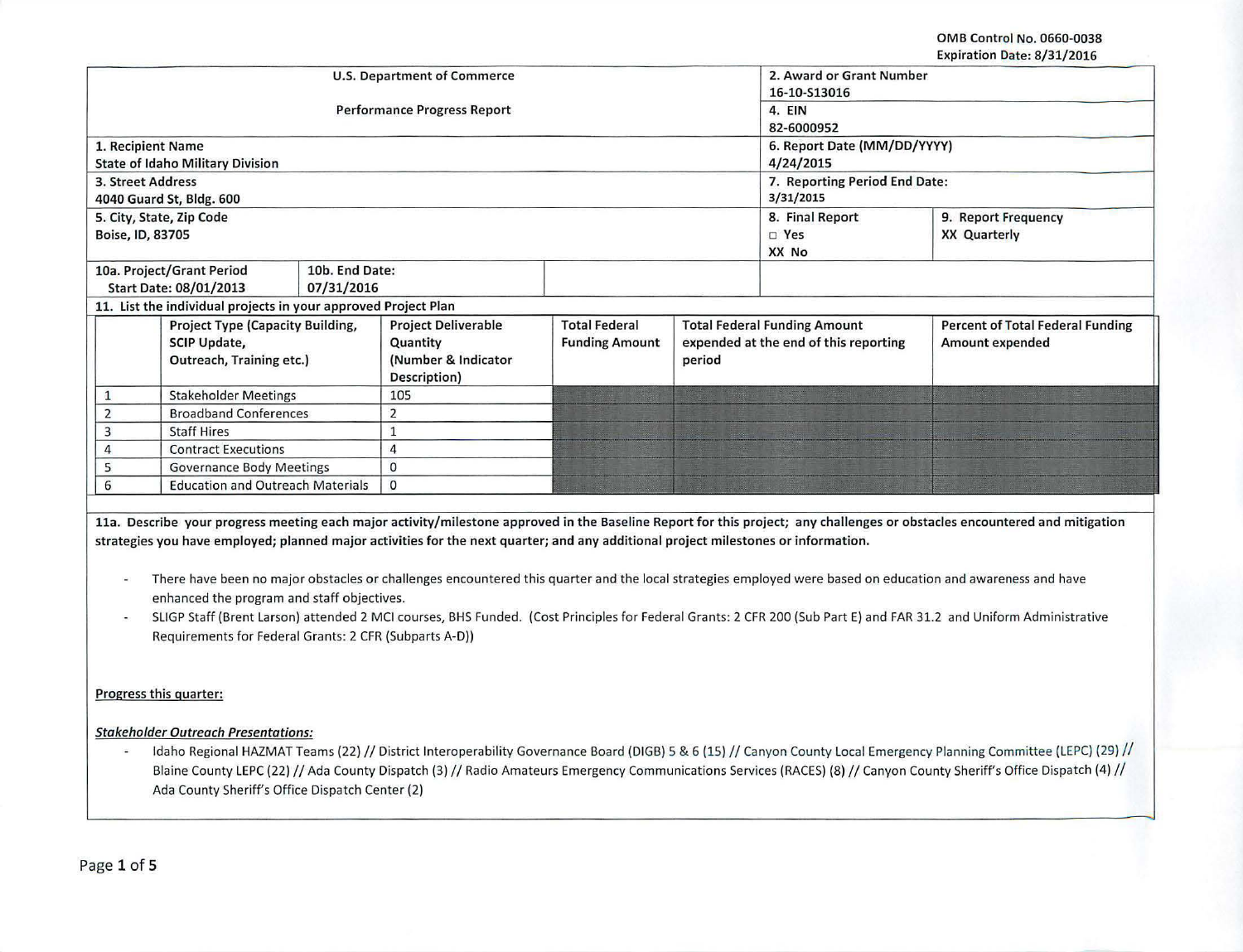## Conferences/Workshops:

- International Wireless Communications Expo {IWCE)- 2 SLIGP Staff attended

## Contract Executions (see 13a below}:

None for this quarter.

## Staff Hires:

- Rob Mace hired as "Data Collection and Outreach Manager"- Started 31 March 2015

#### Conferences/Workshops:

## Planned activities for. the next quarter:

- FirstNet Initial Consultations- 21 May 2015
- Data Collection Activates  $\sim$
- Outreach and Education visits (9 Counties currently scheduled, anticipate 15+ this quarter)  $\sim$
- Idaho FirstNet Planning Committee governance meeting- 22 April 2015  $\mathbf{r}$
- 3 SLIGP Staff will attend PSCR in San Diego- June 2015  $\sim$
- Continue working with eastern Idaho jurisdictions currently operating LMR systems within Band 14. Facilitate discussions with FirstNet legal team to identify potential  $\sim$ funding to assist with the migration
- Prepare for Initial Consultation and Data Collection activities  $\overline{a}$

#### Milestones:

- Submitted State Consultation Checklist
- Increased level of outreach and outreach products
- Increased Tribal outreach

llc. Provide any other information that would be useful to NTIA as it assesses this project's progress.

- We will be submitting a new Baseline Expenditure Program (BEP) and Match Proportionality Waiver request before 30 June 2015.

## lld. Describe any success stories or best practices you have identified. Please be as specific as possible.

- Initial Outreach interactions have been well received and positive. FirstNet is becoming more familiar with the groups we encounter and the information presented is highly accepted as positive and beneficial.

12. Personnel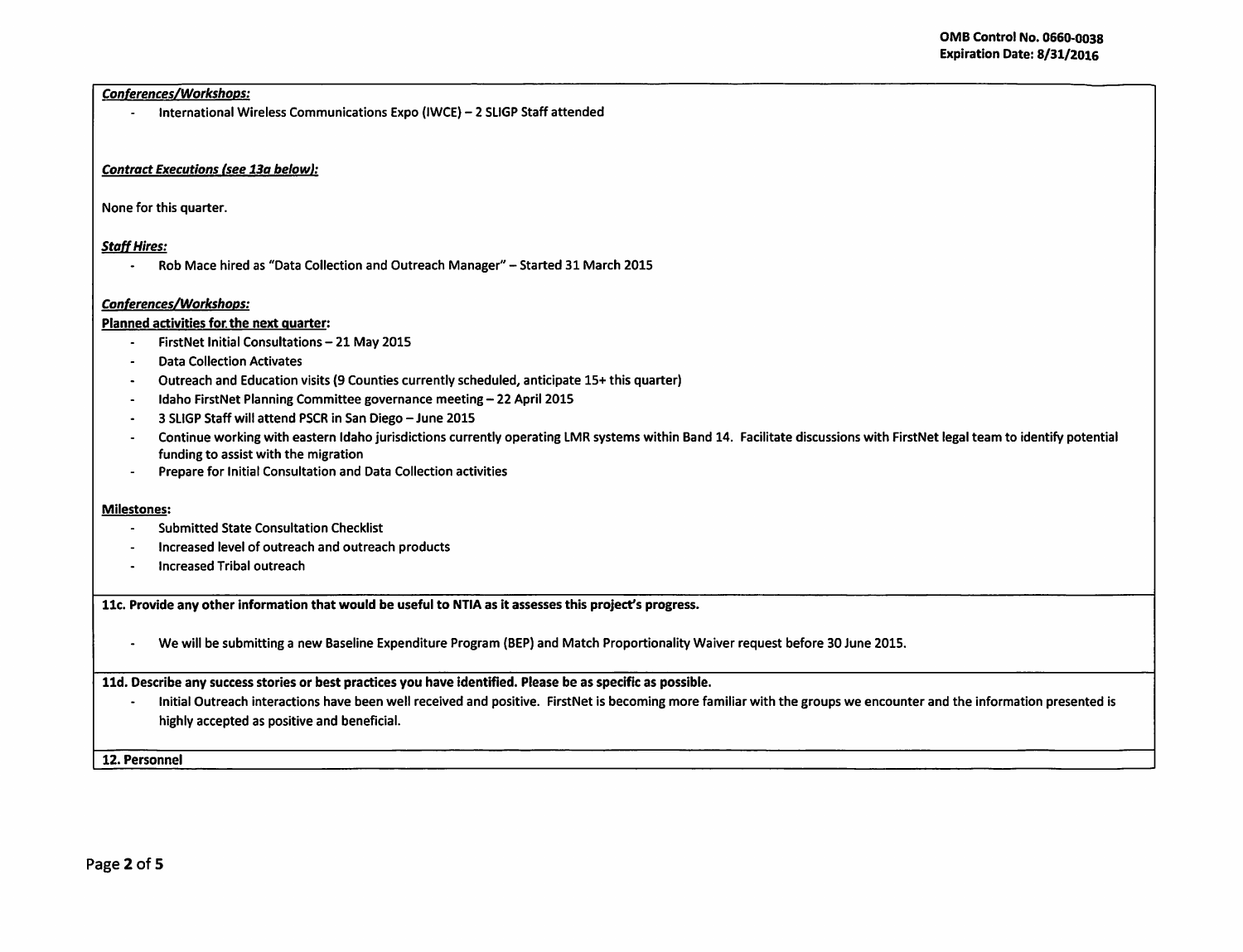12a. If the project is not fully staffed, describe how any lack of staffing may impact the project's time line and when the project will be fully staffed.

- Filled the vacant FTE position for an Outreach Program Manager

#### 12b. Staffing Table

| Job Title              | FTE % | Project(s) Assigned                      | Change   |
|------------------------|-------|------------------------------------------|----------|
| Program Manager        | 100%  | Program Management                       | N/C      |
| Program Assistant      | 100%  | Outreach and Data Collection Coordinator | New Hire |
| <b>Project Manager</b> | 100%  | <b>Project Management</b>                | N/C      |

Add Row Remove Row

# 13. Subcontracts (Vendors and/or Subrecipients)

- Working with Idaho Department of Administration and Idaho Department of Purchasing for a RFP for Outreach Services. Anticipate contract execution next Quarter.

13a. Subcontracts Table -Include all subcontractors. The totals from this table must equal the "Subcontracts Total" in Question 14f.

| Name                    | Subcontract<br>Purpose                                                   | Type<br>(Vendor/Subrec.) | <b>RFP/RFQ</b><br>Issued<br>(Y/N) | Contract<br>Executed<br>(Y/N) | <b>Start Date</b> | <b>End Date</b> | <b>Total Federal</b><br>Funds<br>Allocated | <b>Total Matching</b><br><b>Funds Allocated</b> | <b>Project and % Assigned</b> |
|-------------------------|--------------------------------------------------------------------------|--------------------------|-----------------------------------|-------------------------------|-------------------|-----------------|--------------------------------------------|-------------------------------------------------|-------------------------------|
| Val Technologies        | SLIGP and PSBAG<br>Consulting                                            | Vendor                   | N                                 | Y                             | 7/1/14            | 8/13/14         | 2580.00                                    | 0                                               |                               |
| Gloria<br>Totoricaguena | Idaho Technology<br>Summit -<br>Professional<br><b>Planning Services</b> | Vendor                   | N                                 | $\vee$                        | 10/1/14           | 11/6/14         | 10,000.00                                  | $\mathbf 0$                                     |                               |
| DePaul                  | <b>Personnel State</b><br>Contract                                       | Vendor                   | N                                 | v                             | 10/7/14           | N/C             | 1260.00                                    | 0                                               |                               |
| Baney<br>Corporation    | Conference Room<br>PSBAG meeting                                         | Vendor                   | N                                 | $\vee$                        | 10/29/14          | 12/9/14         | 360.00                                     | $\Omega$                                        |                               |

Add Row Remove Row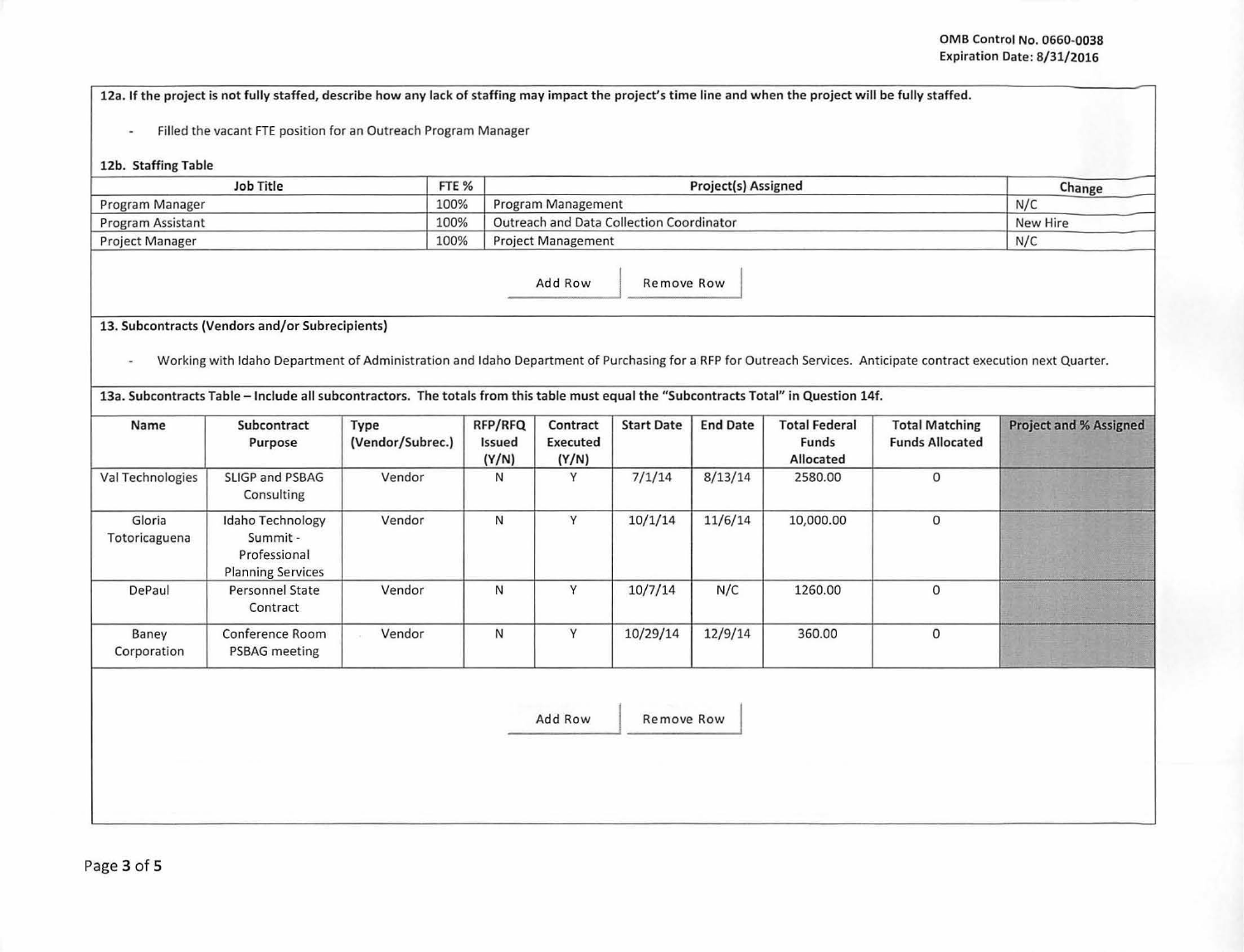-- -

13b. Describe any challenges encountered with vendors and/or subrecipients.

Idaho has no subgrantees.

## 14. Budget Worksheet

Columns 2, 3 and 4 must match your current project budget for the entire award, which is the SF-424A on file. Only list matching funds that the Department of Commerce has already approved.

| <b>Project Budget Element (1)</b> | Federal Funds<br>Awarded (2) | <b>Approved Matching</b><br>Funds (3) | Total Budget (4) | <b>Federal Funds</b><br>Expended (5) | <b>Approved Matching Funds</b><br>Expended (6) | Total Funds Expended (7) |
|-----------------------------------|------------------------------|---------------------------------------|------------------|--------------------------------------|------------------------------------------------|--------------------------|
| a. Personnel Salaries             | \$536,917.00                 | \$160,711.00                          | \$697,628.00     | 147,382.00                           | 8,347.00                                       | 155,729.00               |
| b. Personnel Fringe Benefits      | \$193,290.00                 | \$57,856.00                           | \$251,146.00     | 57,565.00                            | 3,260.00                                       | 60,825.00                |
| c. Travel                         | \$153,000.00                 | 0.00                                  | \$153,000.00     | 34,748.00                            | 0.00                                           | 34,748.00                |
| d. Equipment                      | 0.00                         | 0.00 <sub>1</sub>                     | 0.00             | 0.00                                 | 0.00                                           | 0.00                     |
| e. Materials/Supplies             | \$127,132.00                 | 0.00                                  | \$127,132.00     | 14,394.00                            | 0.00                                           | 14,394.00                |
| f. Subcontracts Total             | \$398,890.00                 | 0.00                                  | \$398,890.00     | 13,840.00                            | 0.00                                           | 13,840.00                |
| g. Other                          | \$7,992.00                   | \$153,994.00                          | 161,986.00       | 2,374.00                             | 50.215.00                                      | 52,589.00                |
| h. Indirect                       | \$73,021.00                  | 0.00                                  | 73,021.00        | 20,495.00                            | 0.00                                           | 20,495.00                |
| i. Total Costs                    | \$1,490,242.00               | \$372,561.00                          | \$1,862,803.00   | 290,798.00                           | 61,822.00                                      | 352,620.00               |
| i. % of Total                     | 80%                          | 20%                                   | 100%             | .82                                  | .18                                            | 100%                     |

| 16a. Typed or printed name and title of Authorized Certifying Official | 16c. Telephone (area code, number, and extension) |
|------------------------------------------------------------------------|---------------------------------------------------|
| Brad Richy, Brig Gen                                                   | 208-258-6501                                      |
| Director, Idaho Bureau of Homeland Security                            | <b>16d. Email Address</b><br>brichy@bhs.idaho.gov |
|                                                                        |                                                   |
| 16b. Signature of Authorized Certifying Official                       | 16e. Date Report Submitted (month, day, year)     |
|                                                                        | 10/30/2014<br>Resubmit 14 Nov 2014                |

According to the Paperwork Reduction Act, as amended, no persons are required to respond to a collection of information unless it displays a currently valid OMB control number. Public reporting burden for this collection of information is estimated to average 10 hours per response for the application process, including time for reviewing instructions, searching existing data